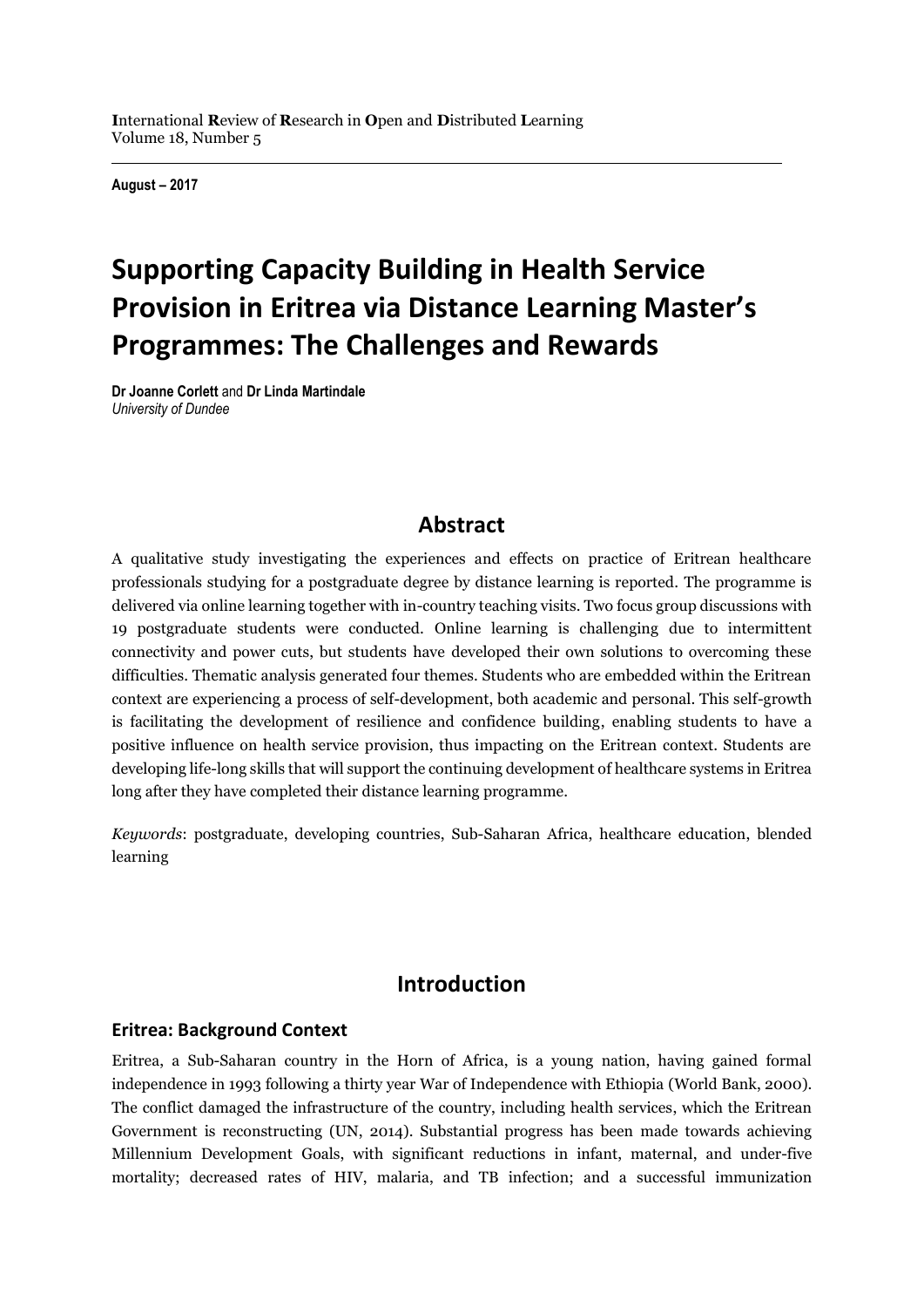programme (WHO, 2014). However, despite recent progress Eritrea remains one of the least developed countries of the world (World Bank, 2015). Malnutrition rates remain high and the burden of noncommunicable diseases such as diabetes, cardiovascular disease, and cancer are increasing (World Bank, 2015; WHO, 2014). As the health needs of the population change, professionals with the expertise and skill-set to respond to these are needed. A challenge for Eritrea is having appropriate numbers of highly skilled health professionals able to continue to drive high quality service development: "In spite of the remarkable progress in the development of human resources and achievement of health targets, the country is facing the challenge of insufficient skilled human resources to cope adequately with emerging and re-emerging health issues" (WHO, 2014, p.47).

Higher education provision has expanded following independence, but opportunities to undertake continuing professional education remain limited. The existing infrastructure is not able to fully meet the demand for capacity building, but distance learning via an overseas university offered a solution, providing opportunities for health professionals to further their education while applying new knowledge and skills directly to the practice arena. This type of in-country opportunity helps support capacity building and reduces the "brain drain" created by individuals having to study abroad (Shams & Huisman, 2012, p.108).

#### **Partnership with the University of Dundee**

The University of Dundee has expertise in distance learning and in 2003 entered into partnership with the Eritrean Ministry of Health to support capacity building for health professionals, providing distance learning programmes for nurses and professionals working in the health sector. Since then more than 150 students have successfully gained a baccalaureate award. In 2013, the Ministry of Health and University agreed to further progress this capacity building, recruiting a cohort of 23 students to master's level distance learning programmes in global health and well-being, nursing, and mental health. Seven of these students had completed a top-up diploma to degree programme via distance learning with the University of Dundee, and the remaining 16 had completed a baccalaureate degree in Eritrea. The cohort is thus a mix of students who have completed traditional face to face programmes and those who had completed a face to face programme in Eritrea to diploma level, then completing to baccalaureate level (normally two years of part-time study) as a distance learner. These students have progressed to dissertation stage and are conducting research studies that will help inform health service development in Eritrea.

The programmes are delivered using a blended approach of online delivery together with in-country teaching visits twice per year, where each visit provides a week of face to face (f2f) teaching. A longitudinal case study has been gathering data on students' progression through the programme. This article reports on a specific element of the research, focusing on students' experiences of this type of delivery and the skills and knowledge they have developed.

#### **Programme Structure and Philosophy**

The programme is founded on Knowles' theory of andragogy (Knowles, 1990), underpinned by both an independent and collaborative learning pedagogy. Collaborative learning is based on the theory of social constructivism (Vygotsky, 1978) whereby learning is gained via active engagement with others students, teachers, and learning content. Gravani & Karagiori (2014) explain that although independent learning focuses on student-directed individual learning, while collaborative learning emphasizes learning acquired via social interaction with others, the two models can be complementary. This is the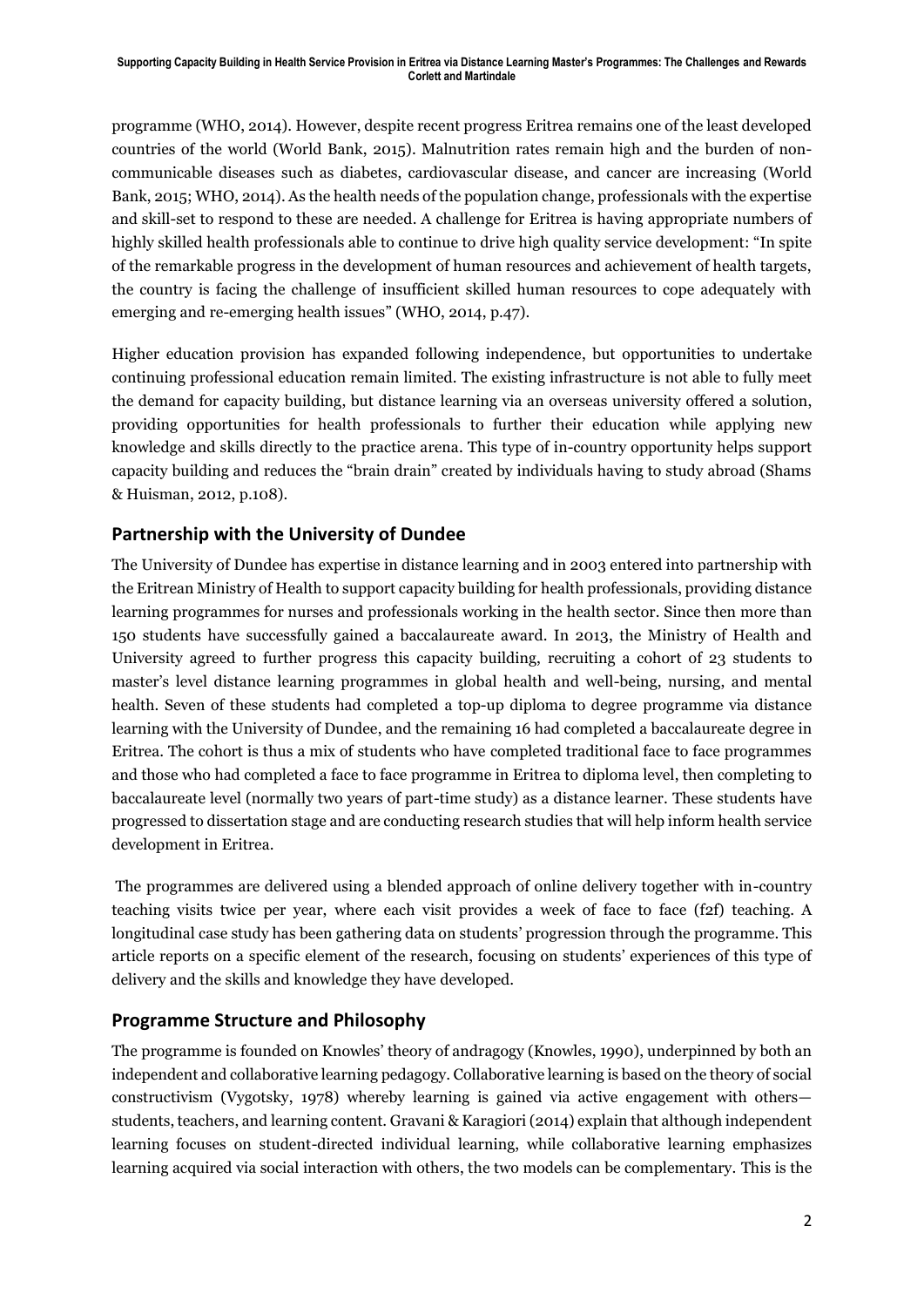philosophy within the programmes evaluated here. Students are encouraged to engage in personal learning and to engage with others (students and teachers) to further enhance this.

Interaction is crucial to distance learning. Students need to interact with learning materials, each other, and the teaching team (Bernard et al. 2009). Promoting interaction online has its own challenges, which are accentuated where internet connectivity and power supplies are intermittent, as is the case in Eritrea. In-country teaching visits provide a means of overcoming these challenges. They occur before the start of an academic term, orienting students to their upcoming module. Back up data sticks containing the e-learning resources, reading materials, and core textbooks are distributed. Van Zyl, Els, and Blignaut (2013) note distance learning programmes often use supplementary f2f sessions to enhance distance learning by providing additional opportunities for interaction. Ongoing learning is supported via the University's virtual learning platform as students progress through e-learning materials engaging in online activities with teachers and other students enrolled on the module.

## **Research Objectives**

The study aimed to explore the experiences and effects on practice of Eritrean healthcare professionals studying for a postgraduate degree by distance learning.

## **Methodology**

An exploratory qualitative case study approach was used to capture detailed textual data, the range of learning experiences and how these had influenced students' practice. The Eritrean case includes all 22 students in the class (one student left the programme during the first year). The students are all healthcare professionals working for the Ministry of Health; 15 students work in public health, the other seven are nurses. Students were recruited to the study during an in-country teaching visit. It was emphasised to students that the research study was independent of their teaching and study, to ensure that there was no coercion. Nineteen students gave written consent. Sixteen students were male, three were female. The age range of students was 30 to 60 and over.

The data was gathered using focus group discussions (FGDs). The FGD interview schedule was developed by the research team and consisted of seven open questions, focused on experiences of learning at master's level, including the effects of study on their own practice and practice setting. Focus groups were used to capture individual experiences and the consensus or variation within the group. The students having studied together for almost three years, are comfortable with participating in group discussion and debate, having taken part in workshops and group work throughout their studies. In such a group FGDs are well suited to capturing group opinions and reactions, as well as enabling individual contributions (Gerrish & Lacey, 2010). Two FGDs, each lasting just over an hour, were held on consecutive days ( $n=10$  and  $n=9$ ) and were recorded. The same seven questions were asked on each occasion with additional questions then used to explore students' comments in more detail. The interviews continued until the students had no further comments to make, at which point it was assumed saturation point had been achieved. They were facilitated by a member of the teaching team who is not part of the research study and a moderator took notes throughout the discussion.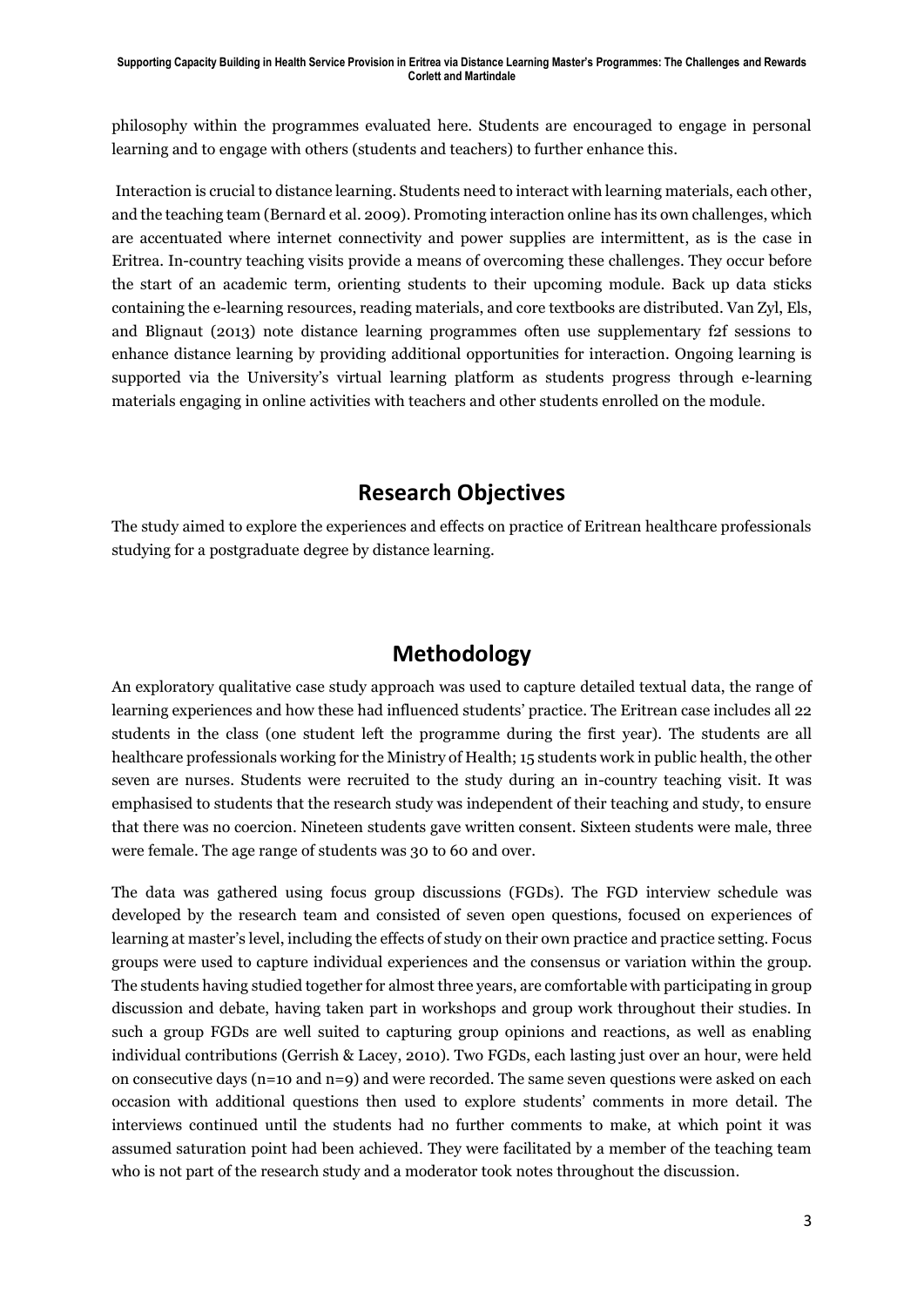The FGDs were transcribed, requiring several intense reviews of the recordings. The students all have English as a second language so precise transcription was important to ensure words and meanings were captured accurately. The transcriptions were analyzed using a framework that was developed by members of the research team, using the research aims and FGD questions as guides. A qualitative thematic analysis was used, with data initially coded; themes were then identified, based on the framework.

Ethical approval for the study was granted by the University of Dundee and permission to carry out the FGDs was given by senior Ministry of Health officials in Eritrea.

## **Results**

Thematic analysis of the focus groups generated four themes linked in a cyclical order, embedded against the backdrop of the programme which provides an underpinning theme as represented in Figure 1.

#### **The Programme**

Students are rooted within the Eritrean context. Undertaking the programme has resulted in selfdevelopment, confidence building, and the ability to influence others and have an impact, which in turn is affecting this Eritrean context. Students spoke about the specific skills they have developed since commencing the programme. They also discussed the advantages of being able to engage in distance, online learning, and the challenges they had faced.

Distance learning was new to most of the students, although seven students had already completed a baccalaureate top up programme with the University. However, online e-learning was a novel and innovative experience for all of them. Those who had previously studied with the University of Dundee had received learning materials in printed format. Students explained that both distance and e-learning was a very different approach to what they were used to and this had taken some adjustment.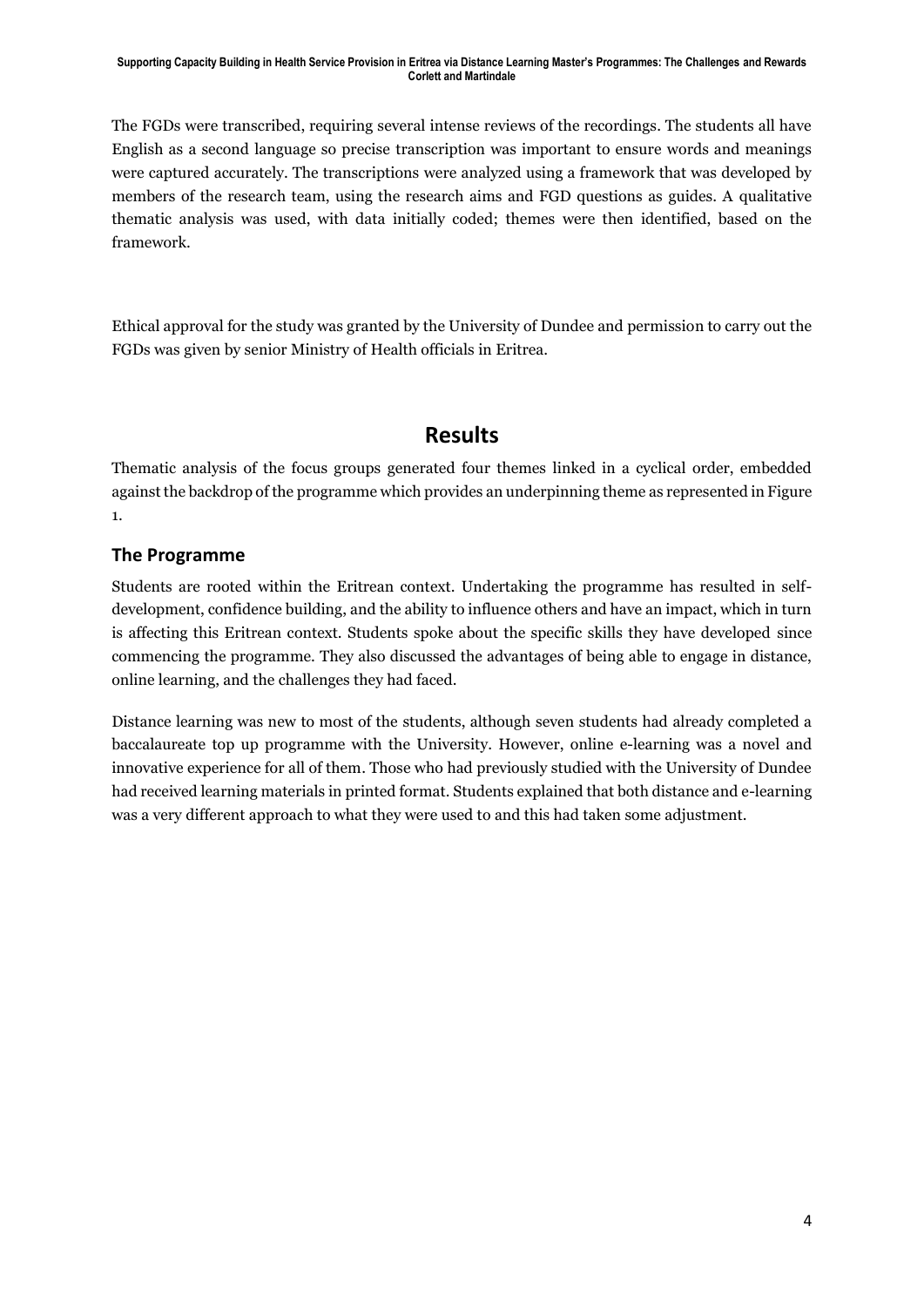**Supporting Capacity Building in Health Service Provision in Eritrea via Distance Learning Master's Programmes: The Challenges and Rewards Corlett and Martindale**



*Figure 1*. Conceptual model of emerging themes.

Student-centred, rather than teacher-centred learning was the main difference, adapting to being "guided" rather than "instructed" had required them to develop new ways of studying and learning. Students in general had embraced this change, recognising the advantages it provided, appreciating the flexibility of being able to fit their studies around work, social and family commitments—an important consideration for students in full-time employment, studying in their own time: "I have enjoyed this course, this masters programme because in a sense you are living in your country, your family, your loved ones while fulfilling all social obligations and acquiring new skills of masters, it's very very special."

One student expressed this as being given time to learn:

so you learn by yourself. . . you manage the time. . . instead of providing chunks of time, in the virtual one, time is given to you. . . as you learn by yourself. So that was one of the enjoyable things.

This fits with the student-centred, independent learning pedagogy underpinning the programme. However, students recognized they had to be disciplined in order to benefit from this flexibility,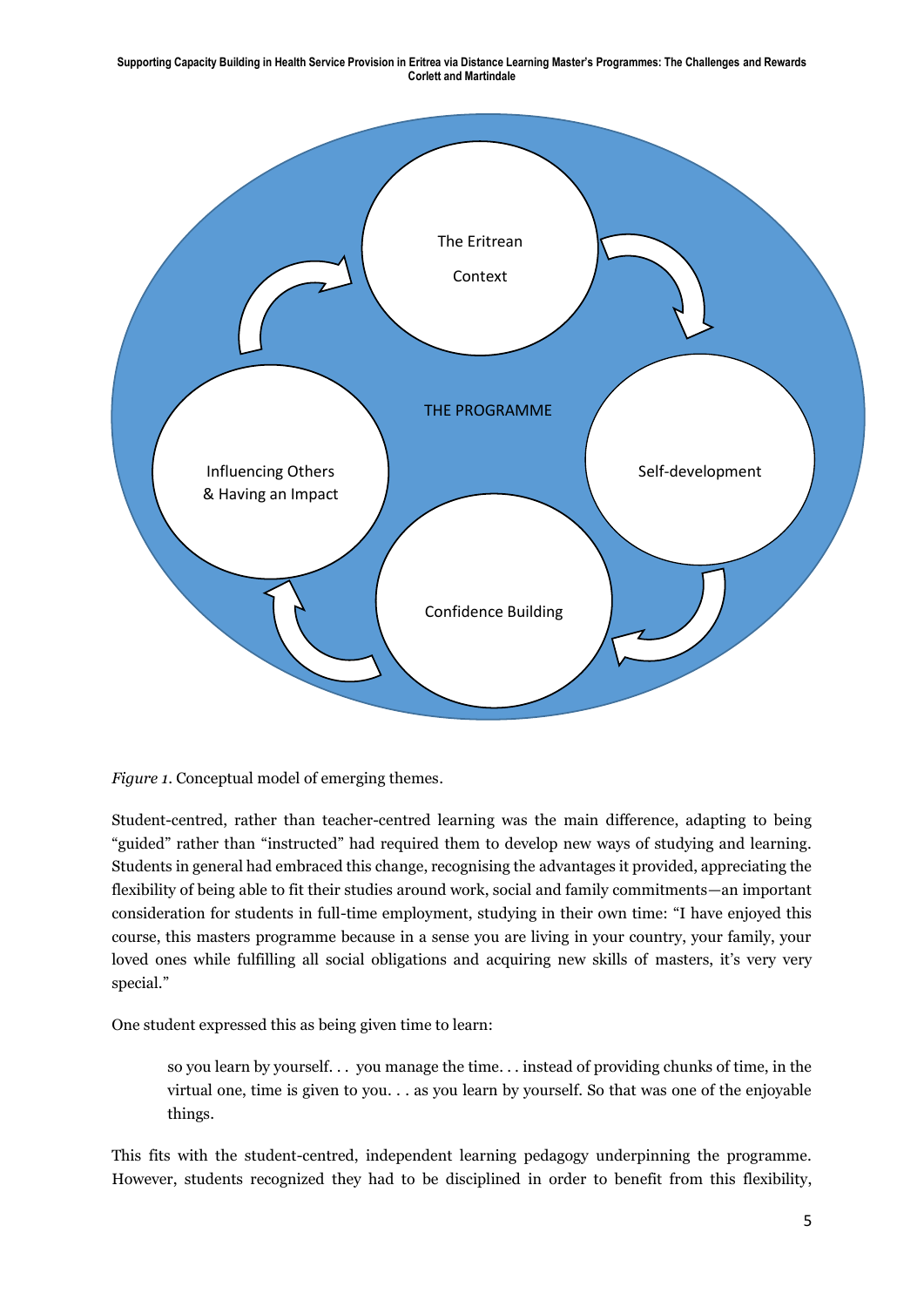realising the importance of time management: "I manage my use of time, when to work when to do the social obligations, when to study, if you are O.K. with time, I think it is very manageable. . . . Discipline. . . if you didn't do that you can't study."

Another advantage was that studying part-time while continuing to work enabled them to apply their learning directly to their professional environment. Students gave examples of this: encouraging colleagues to be more critical and questioning in their practice; implementing changes in practice designed to be more patient/client focused; applying new research skills to projects they were leading. Students were keen to share their learning with others seeing this as a way of transforming practice, services and the Eritrean context. Applying learning immediately to the practice arena was a positive element compared to full time master's programmes that require students to disengage with practice while studying: "there is no time to share, to take forward other issues, for me they are not good awards. They are confined to their study."

Students appreciated opportunities to apply their new knowledge to practice and saw this as a ripple effect as they shared their knowledge with others. A confounding factor was the frustration of having set aside study time, only to find themselves unable to access the internet. Connectivity was a major challenge and is discussed more fully in section 2c, "Responding to challenges and resilience building." Despite these challenges, students were enjoying their studies, recognizing that their skills and knowledge were expanding. The in-country visits were identified as one of the most useful elements of the programme, as students relished the opportunity to engage directly with teaching staff and other students.

Against this backdrop of comments about the programme, four main themes emerged, linked to each other and shaped by the programme.

#### **Theme 1: The Eritrean Context**

The cycle begins and ends with the Eritrean context. Students spoke initially about the current situation in Eritrea. As a young nation in the aftermath of prolonged war, the country is still building its infrastructure. Students spoke about the thirst for learning that exists. However, opportunities are few: "In Eritrea there are limited universities, there is limited access to postgraduate. And second one most of the universities they don't give evening classes or part time classes."

The students recognized the need to develop individuals who would be able to contribute to capacity building, the lack of research specific to the Eritrean context, and the need to rectify this: "Plus there are many, many research questions waiting in the country. So many questions. . . there is no research conducted in this country that is a baseline."

Students believed master's level studies would equip individuals with the knowledge and skills to be able to engage in such research. The Ministry of Health leads and shapes the development of services and policy within the country. Students spoke of the need to ensure those working within the Ministry have the expertise to contribute effectively to project and policy development, recognising the importance of advanced education at master's and PhD level as a means of achieving this. They also discussed the need for Eritrea to play a role in influencing the wider strategic landscape across Africa: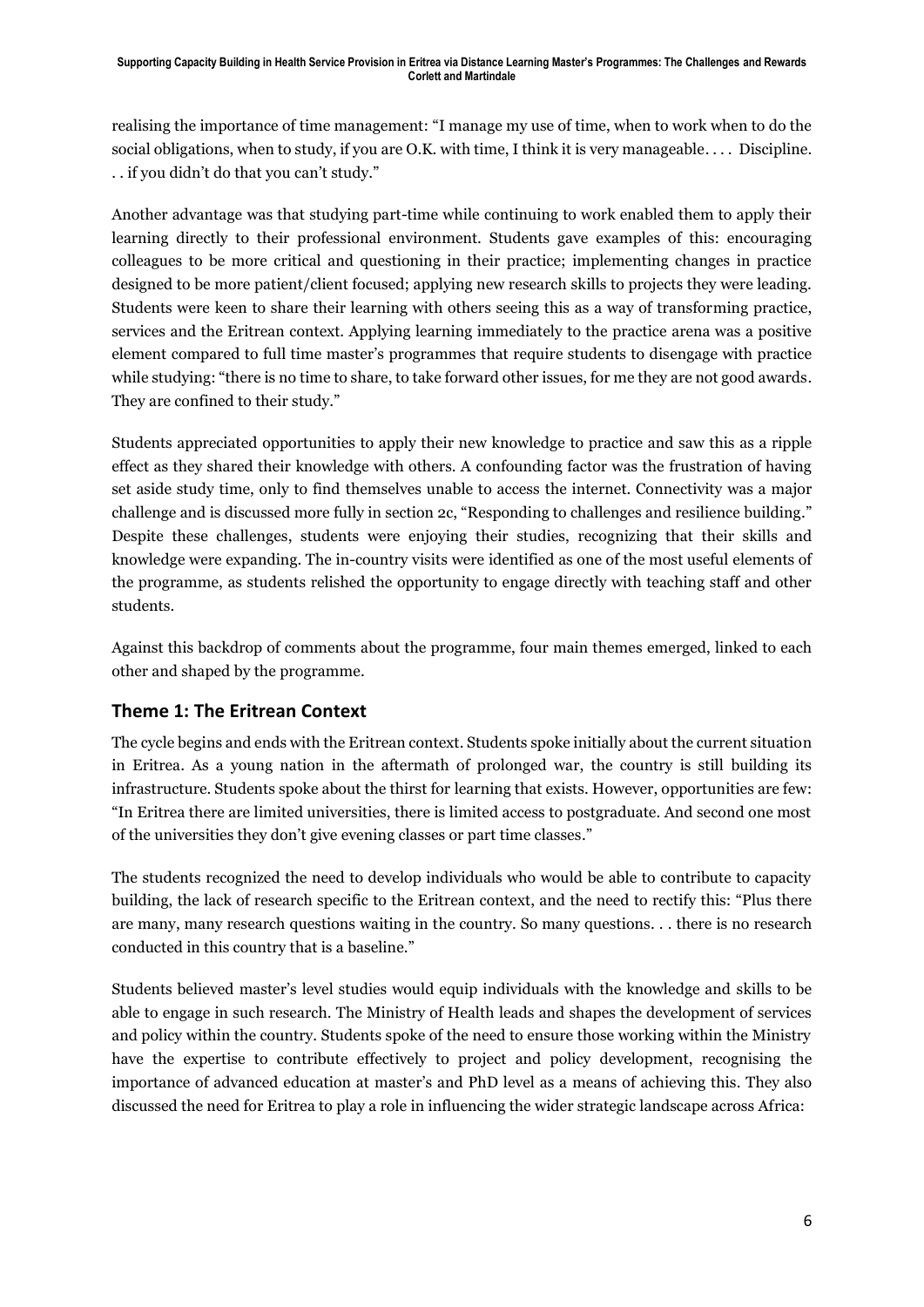There is a gap, a clear gap. . . the people who are masters in PhD are very few. . . I think that is a very crucial issue because. . . the ministry it is strong, strong human resource that can develop the policy that can develop the strategy plans for Africa at the government's level.

Students felt they were part of this capacity building, stressing the importance of being able to contribute to their community and country: "What we have to do now is. . . we have to contribute, we have to make a difference from what we have learned, to our community." This desire to make a difference was inherent in students' commentaries and each participant reflected on the selfdevelopment they were experiencing as a means of achieving this. They talked about the ways they were growing on a personal level.

#### **Theme 2: Self-Development**

This was the largest theme to emerge from the data, consisting of several elements. Students spoke about how their academic skills had improved, including their ability to be critical thinkers. They talked about how they had developed personally, sharing some of the insights they had acquired. They also talked about the challenges they had experienced and how their resilience had developed in response to these.

**2a: Academic Skill Development.** Students reflected on how their academic skills had matured, including literature searching, reading, writing and the ability to think critically. They referred to the discipline required in academic writing, and the need for accuracy, justification, and support of any discussion with evidence and references. The improvement in academic writing was based on improved skills in literature searching which enabled them to find evidence to support their work. The students recognized the programme was cultivating their critical thinking skills and that this was a central element threaded throughout the programme. One student explained: "I was thinking that any written, published article or any research I was considering was true. . . but nowadays I have to see critically . . . yes that was the most important thing." The student continues with how this had impacted positively on his work:

I can see now there was a very big gap at the time compared to this. I was not really able to identify the types of the research and the methodologies and what data is. How to see from the finest point of view these things. Now I am able to manage these things in my job.

These findings demonstrate that e-learning programmes can be designed to cultivate the higher order cognitive skills that underpin advanced clinical practice. Students had become more discerning and questioning—the basis of evidence-based practice and a central tenet of clinical practice. They had gained an understanding of the need for critical awareness and were developing the ability to think critically and analytically.

Students explained their interpretation of critical thinking in terms of being able to see things from different perspectives and the need to consider alternative viewpoints. Also the importance of evaluating and synthesizing a range of evidence to support effective decision-making:

I just want to have the correct evidence in daily activities. . . if somebody is talking, joking sometimes telling me something. . . I want to have more like clarification, more evidence. It really has [an] impact as it's evidence based practice. . . like to have the evidences. . . to see things critically. It really has impacted in our daily life.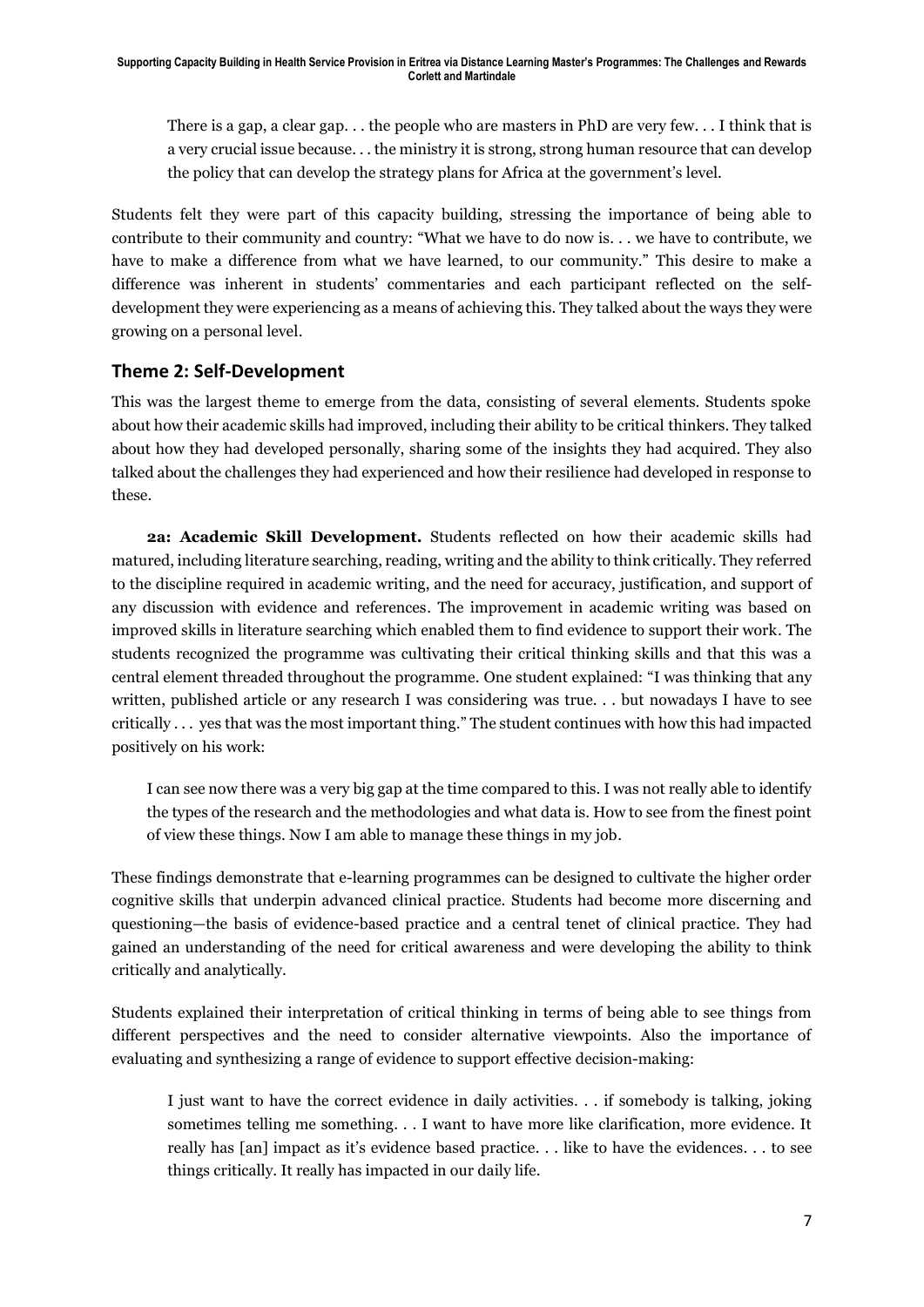**2b: Personal Self-Development.** Students discussed how they had grown on a personal level. Online learning at the master's level was challenging, but they could feel themselves growing and changing:

being a student is not joyful—actually it's stressful, but the end matters and when I see myself before I start the course and now and maybe after I finish my dissertation, there is a big difference and that difference is what I enjoy.

This change included the benefits they could bring to their communities: "Also giving help to the community with a new skill gives me satisfaction, not only for yourself, helping the community also gives me satisfaction."

Students saw the programme as a means of developing themselves, so that in turn they could contribute to the ongoing development of their country. Students aspired to have this positive impact and some of them spoke of it as a moral obligation. The personal self-development students had experienced was in part a result of the challenges they had faced and how they had overcome these.

**2c. Responding to challenges and resilience building.** As well as discussing challenges and difficulties they had encountered, students talked of ways in which they had overcome these, finding solutions to the problems they faced, becoming resilient, so that what were previously regarded as challenges, became normalized. Acquiring these problem-solving skills was an important element of their self-development. For example, the student-centred approach employed in e-learning meant they had to improve their time management skills:

as time goes by you become highly skilled in the management of your time. In the first, maybe in the first two modules, it is a panic. . . because its strange and you have to read critically, so strange you are out of your comfort zone so the challenges present. . . . Nowadays we have done many modules we have consolidated a lot. . . [so] that challenge by itself is becoming normal practice.

The transition from a traditional f2f programme to distance learning was difficult for some students: completely different to their undergraduate experiences. Transitioning from a teacher-centred, didactic style, with students playing a passive learning role, to a student-centred experience requiring them to be active and autonomous learners was not easy:

in the undergraduate one you are dependent on your instructor for knowledge. Whereas in here we are dependent on our instructors for guidance. . . [and it is] a big, big difference. We don't expecting [sic] them to give out the entire knowledge. Whereas [in] undergrad [studies] the instructor taught us and [fed us] all the information and we can receive it—that's it. . . that is a big difference

Students understood the need to be independent learners and found the lack of internet connectivity and power cuts frustrating. As with other African countries there are rural and urban inequalities in internet access. Students in Asmara (Eritrea's capital) had better connectivity, whereas students in remote areas had intermittent internet access, experiencing periods of time when they were unable to go online. These students had to use local internet cafes which were expensive and not conducive environments in which to study. Students often had to resort to travelling long distances into Asmara to get internet access.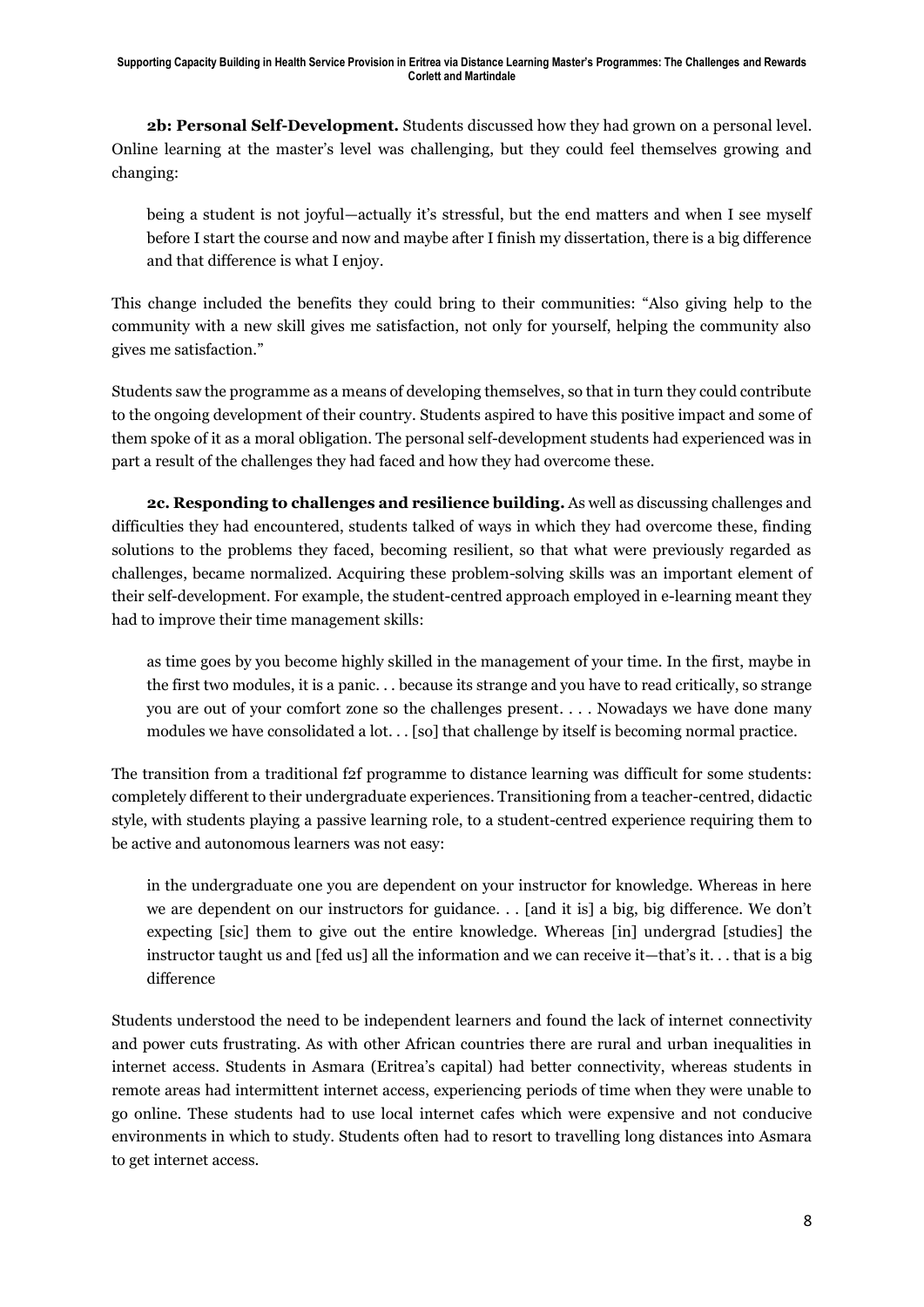Students also spoke of the frustration when having managed to get online, they could not access particular websites, or had to pay for this. Students found the online University library system difficult to access, having to navigate through several links before reaching the page they wanted, by which time they had often lost the connection. However, students had developed strategies for overcoming these connectivity issues. Some students had transferred to posts in Asmara. Others asked fellow students to help with accessing information and students based in the city acted as mediators for those in remote areas, relaying information from the University:

we solved the issue by just for example . . . the students who are here they helped the other students just in downloading the information required. Some of the students they help and the students they know us they are the people who are here in Asmara.

Some students had accessed organizations in Asmara with more reliable internet connections, using their professional and personal networks to use these. Students acknowledged the importance of support from their bosses and the in-country visits by teaching staff, which they viewed as an opportunity to engage with teaching staff and as a means of peer support.

Students had built networks of mutual support, which mitigated against some of the challenges they experienced. This sense of community and mutual support operates at a number of levels. There is the sense of student community as they help and support each other in their studies. Then there is the sense of community in terms of wanting to make a contribution to their country. Finally, there is the sense of community in being Eritrean, proud of having won their independence as a country.

This self-development helped students become more self-assured. They recognized they were growing and expanding their skills and knowledge as they became mature master's students. They were becoming more confident and assertive in their interactions with others.

#### **Theme 3: Building Confidence**

Students discussed how their confidence was increasing as they became more discerning readers, thinkers, and writers. They were aware that their thinking was different and they were becoming more self-assured in using and applying the academic skills they were developing: "most of the time reading some papers we simply, we don't see what happened, we can't comment. Now I am confident enough in the areas you have taught, I can comment and I can critique because of them."

They were also becoming confident in applying these skills to their daily practice to question the status quo. This was primarily with work colleagues as they began to ask why things were done in a particular way—where was the evidence to support colleagues' actions. Students were also becoming confident in sharing their new knowledge and ways of thinking with others, encouraging colleagues to think differently about how they practiced: "One thing that I have done differently. . . in practice I started to share cases to the colleagues, and the different professions, social workers, psychologists and also to similar positions to discuss about certain cases and giving time to my clients." This theme of confidence building was intertwined with that of influencing others and having an impact.

### **Theme 4: Influencing Others and Having an Impact**

As students became more confident in sharing their knowledge, voicing opinions and speaking out, they were becoming more visible to others, particularly their superiors: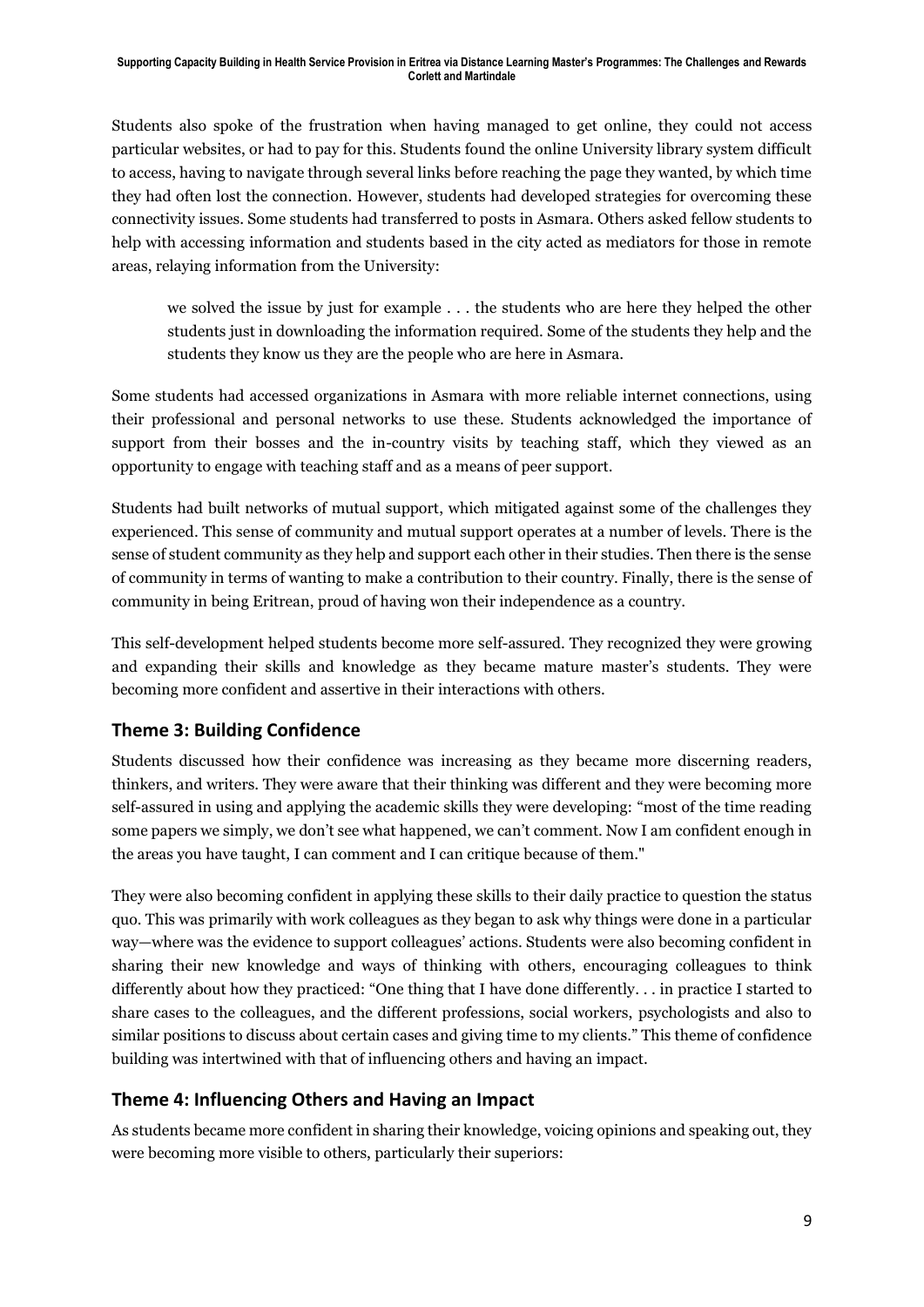now I know what programme is feasible. . . I can bring it to my boss to discuss. . . now I am pushing this to my boss. . . I know what is better and I can explain it in front of the minister with the evidence base.

Their participation on the programme gave them credibility, their views were listened to, and they felt they were able to make a tangible contribution to changing the way in which services were planned and provided. One student explained: "we are confident enough to speak loudly, differently about these challenging problems." One student explained how they were now authorized to run their own research projects:

Before. . . whenever we want to develop research, the strategy, or the protocols we were hiring a consultant. Since last year we are trying to do it by ourselves with my colleagues. . . so we have changed a lot. We are going to do the research that is important for ourselves. . . . We are encouraged enough to start the work.

However, they acknowledged the need to work hard, demonstrating their potential and proving their credibility. They recognized the importance of being assertive, speaking out, and not being silent and they felt the skills they had acquired while being on the programme gave them the self-assurance to do this. Students saw their new knowledge and skills as a way to make a difference to their community and they were keen to do this.

The theme of influencing others and having an impact links back to the initial Eritrean context theme as students felt their input would contribute to changing this context while they helped to develop the research base and improve the health system. They strongly believed they could play an important part in enabling Eritrea to continue developing and again expressed a moral obligation to play their part in achieving this. They were keen to take their learning and embed it into practice, supporting and developing their communities of practice.

## **Discussion**

Delivering master's level e-learning programmes in Eritrea has been challenging due to unreliable internet connectivity and intermittent power cuts. Similar issues are reported across Africa (Boitshwarelo, 2009; Breetzke, 2007; Mtebe & Raisamo, 2014; Rye & Stokken, 2012; Wright, Dhanarajan, & Reju, 2009). The growing divide between rural and urban areas (Gulati, 2008; Nyerere, Gravenir, & Mse, 2012; Oladokun & Aina, 2011) and the cost and inconvenience of having to use internet cafes is also documented (Andersson & Gronlund, 2009; Letseka & Pitsoe, 2014; Rye & Stokken, 2012) and reflected in the views of Eritrean students based in rural areas.

What is interesting is how students overcame these issues to a certain extent, finding their own solutions to staying connected to each other, providing mutual support and alternative solutions to engage with programme materials. What is striking is the sense of cohesion and group identity that has developed. Distance and e-learning can be a lonely experience for individuals (Andersson & Gronlund, 2009; Ojo & Olakulehin, 2006; Wright et al., 2009). This study demonstrates that where student peer support develops, a sense of commonality and community can offset this isolation.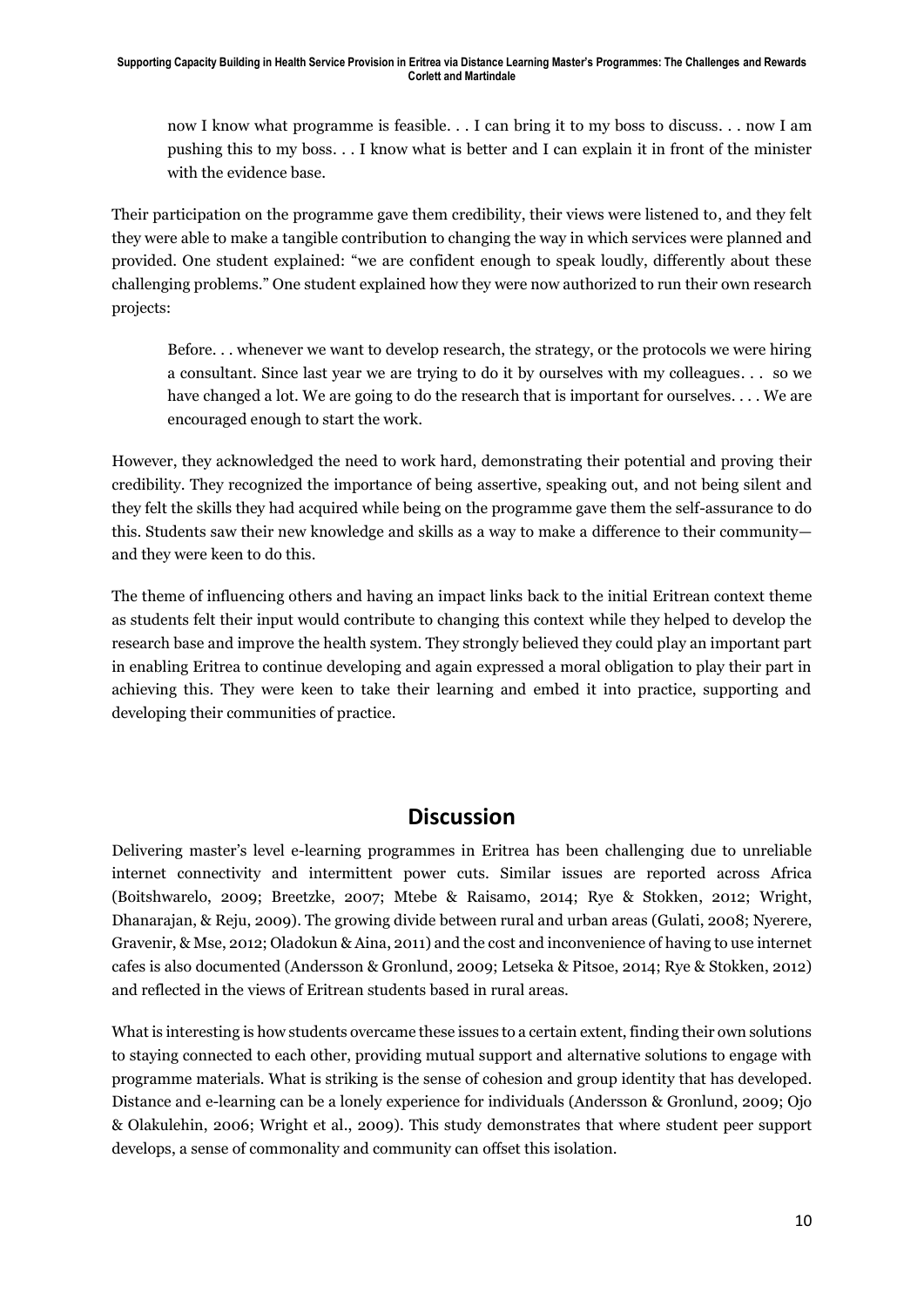**Supporting Capacity Building in Health Service Provision in Eritrea via Distance Learning Master's Programmes: The Challenges and Rewards Corlett and Martindale**

Bernard et al. (2009) in a systematic meta-analysis of 74 research articles exploring online education concluded that while student-student, student-teacher and student-content interactions are all important in promoting learning, student-student interaction has the most positive effect. In addition to the carefully constructed opportunities for interaction designed by the programme team, students developed their own methods of interaction to promote learning among themselves and with a wider audience of work colleagues. However, it is recognized that this cohort of Eritrean students and their situation is perhaps unique. The ability to support e-learning elements of the programme with incountry f2f teaching visits has been critical in bringing students together to initiative peer support, develop relationships with teaching staff and ensure students have essential learning materials, regardless of internet and power connections.

Balanced against these challenges, advantages cited by students included being able to fit their studies around other commitments, both social and work-related. Rye and Stokken (2012) discuss the importance of educators being aware how students' local context can impact on their engagement with distance education and the need to consider their "daily social world" (p. 192). Effective time management is highlighted in the literature as an important consideration for distance learners (Broadbent & Poon, 2015; Wright et al., 2009); also, the need for a strong locus of internal control to maintain student-centred learning (Hamdan, 2014; Marginson, 2014). This was reflected by the Eritrean students who, while appreciating the flexibility afforded by the programme, acknowledged the need for discipline and time management skills.

The study has demonstrated higher order cognitive skills such as critical thinking, analysis, and evaluation can be successfully developed via an e-learning programme. The views of students are endorsed by the fact they have progressed successfully through the taught elements of the programme, demonstrating the ability to achieve learning outcomes at master's level. There is debate regarding whether imposing this westernized approach to education requiring a readiness to engage in critical discussion and a questioning approach is appropriate for students used to more passive learning roles and where such questioning may be regarded as disrespectful (Andersson & Gronlund, 2009; Eaves, 2011; Rye & Stokken, 2012). Pyvis & Chapman (2005), Rye & Stokken (2012) and Zhou, Jindal-Snape, Topping, & Todman (2008) discuss the culture shock these students experience. Eritrean students certainly found the student-centred, active-learning philosophy different to their previous experiences. However, the results demonstrate they have embraced this approach, seeing the benefits it brings to their studies, the way they develop confidence and self-assurance in interacting with their colleagues and the positive impact on practice. Saito (2003) discusses Amartya Sen's capability approach to human development and well-being, quoting Sen's argument that education increases human capability: "This can be through a person benefitting from education 'in reading, communicating, arguing and being able to choose in a more informed way, in being taken more seriously by others and so on'" (p.24)

These attributes were clearly articulated by the Eritrean students who spoke of becoming more visible and listened to by others and of the way in which their contribution was valued by their colleagues and superiors—they felt they were being taken seriously.

#### **Conclusion**

This study exploring the experiences of Eritrean health care students undertaking postgraduate distance learning programmes has demonstrated that higher order cognitive skills, such as critical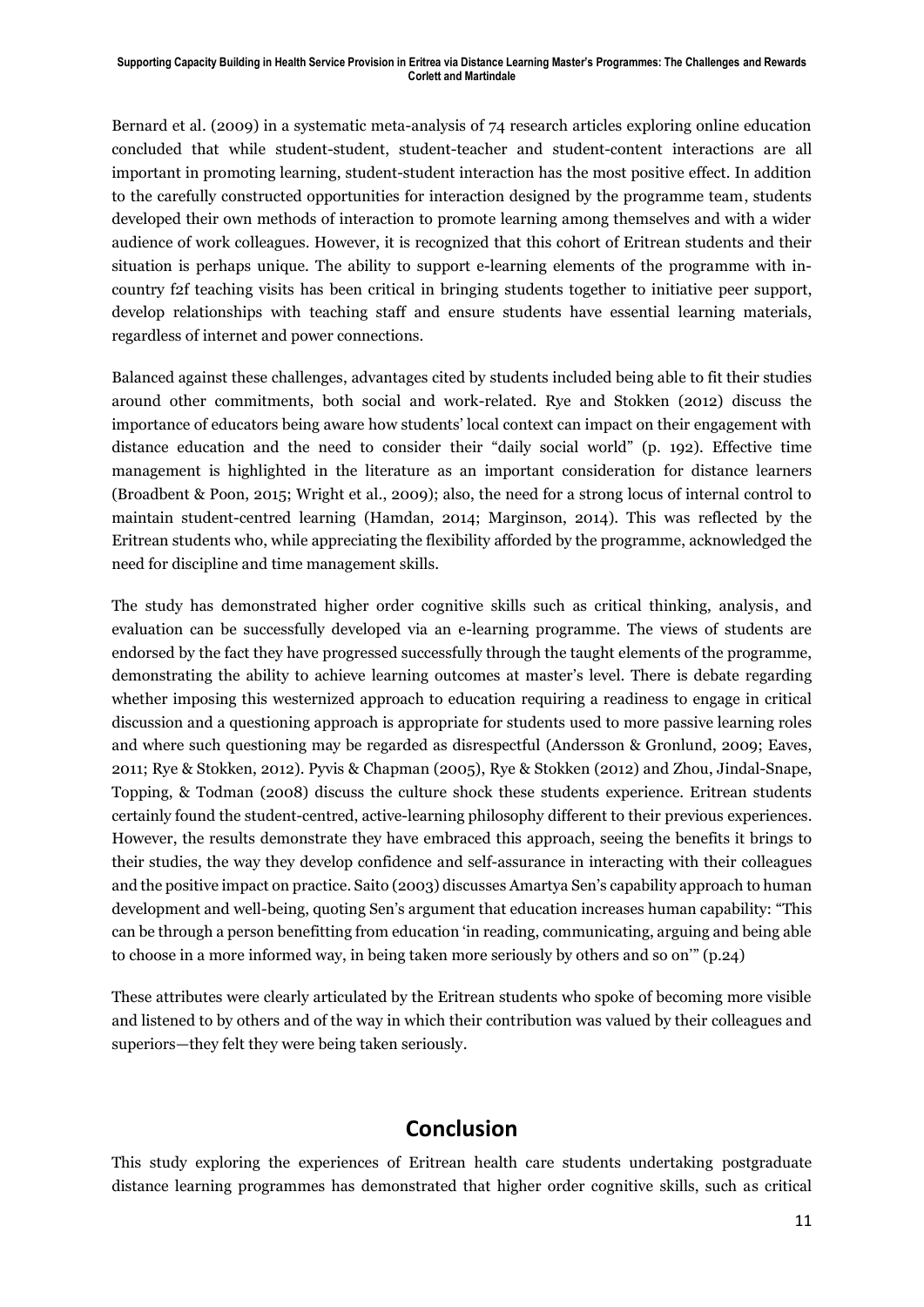thinking and analysis, can be successfully cultivated using a blended distance learning model. While elearning is challenging for these students due to limited connectivity and internet access, students developed resilience in surmounting these difficulties. The additional support provided by regular incountry teaching visits is also critical. In addition to developing academic skills, students engaged in a process of self-development and confidence building, which they perceived as beneficial in being able to have a positive impact on the delivery and development of health services. The skills these students have developed will have a lasting impact long after they have completed their studies.

This is a small scale study however, and these distance learning students are unusual in terms of being geographically connected and able to interact physically with each other and the teaching team on a regular basis via the blended learning approach. Further investigation into this type of online delivery, supported by in-country teaching visits, is needed from both students' and teaching staff perspective. The research team are currently conducting studies with another cohort of students based in Kenya to compare findings with the Eritrean cohort and also the experiences of staff who regularly travel to both countries to teach these students. In addition, the in-country teaching visits appear to be a crucial element in supporting students and it would be interesting to compare completion rates of this type of blended delivery with those of an online delivery only.

## References

- Andersson, A. & Gronlund, A. (2009). A conceptual framework for e-learning in developing countries: a critical review of research challenges. *Electronic Journal on Information Systems in Developing Countries, 38*(8), 1–16.
- Bernard, R. M., Abrami, P.C., Borokhovski, E., Wade, C. A., Tamim, R. M., Surkes, M. A., & Bethel, E. C. (2009). A meta-analysis of three types of interaction treatments in distance education. *Review of Educational Research, 79*(3), 1243–1289.
- Boitshwarelo, B. (2009). Exploring blended learning for science teacher professional development in an African context. *The International Review of Research in Open and Distance Learning, 10*(4), 10–19.
- Breetzke, G. D. (2007). A critique of distance learning as an educational tool for GIS in South Africa. *Journal of Geography in Higher Education, 31*(1), 197–209.
- Broadbent, J. & Poon, W. L. (2015). Self-regulated learning strategies & academic achievement in online higher education learning environments: a systematic review. *Internet and Higher Education 27*, 1–13.
- Eaves, M. (2011). The relevance of learning styles for international pedagogy in higher education. *Teachers and Teaching: Theory and Practice, 17*(6), 677–691.

Gerrish, K., & Lacey, A. (2010). *The research process in nursing* (6th ed.). Oxford: Wiley-Blackwell.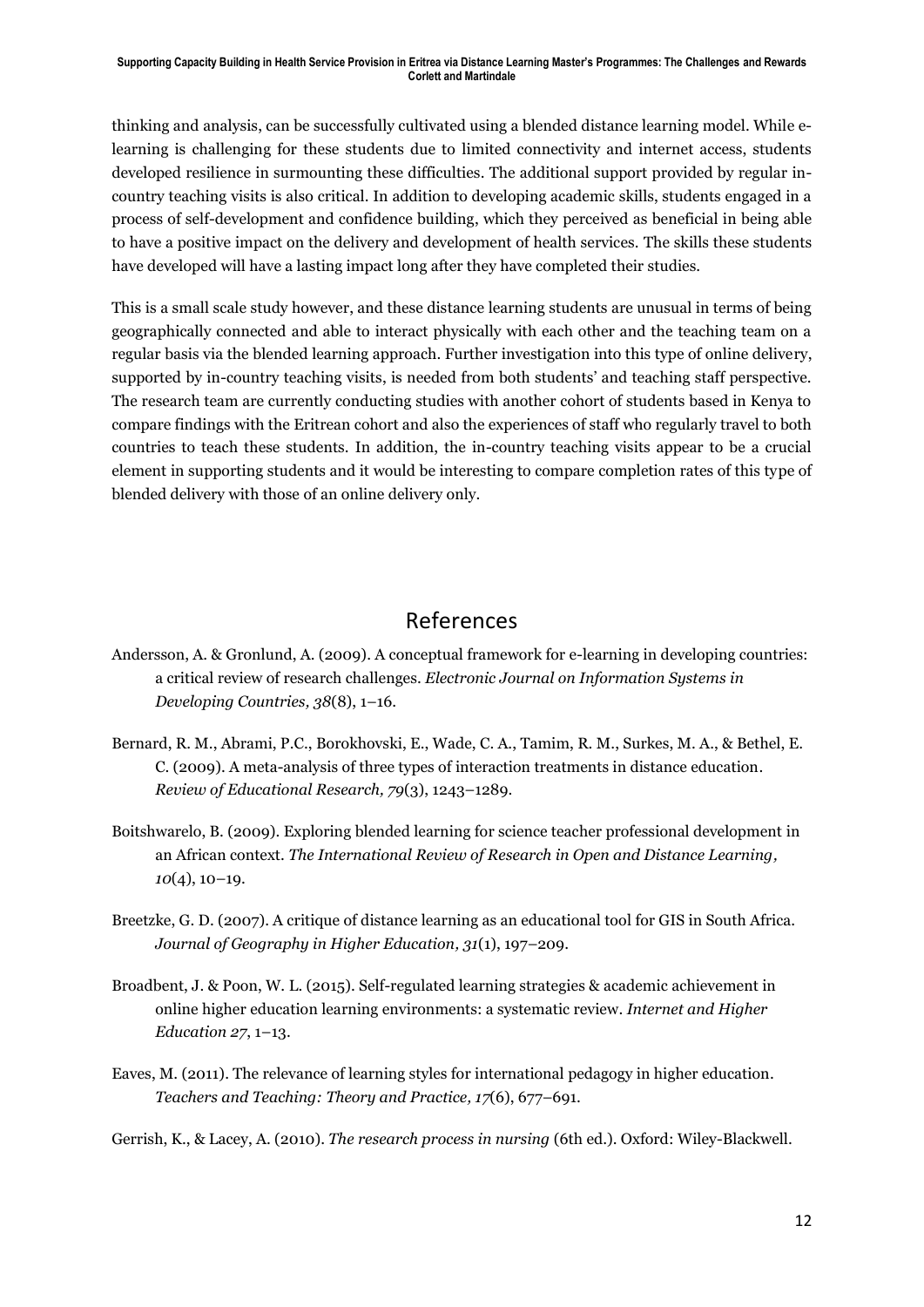- Gravani, M.N., & Karagiorgi, Y. (2014). Underpinning principles in adult learning in face to face (f2f) meetings employed by distance-teaching universities*. Journal of Adult & Continuing Education, 20*(1), 53–67.
- Gulati, S. (2008). Technology-enhanced learning in developing nations: a review. *The International Review of Research in Open and Distance Learning, 9*(1), 1–16.
- Hamdan, A. (2014). The reciprocal and correlational relationship between learning culture and online learning: a case study from Saudi Arabia. *The International Review of Research in Open and Distance Learning, 15*(1), 309–336
- Knowles, M. (1990). *The adult learner: a neglected species* (4th ed.). Gulf Publishing, Houston.
- Letseka, M., & Pitsoe, V. (2014). The challenges and prospects of access to higher education at UNISA. *Studies in Higher Education, 39*(10), 1942 – 1954.
- Marginson, S. (2014). Student self-formation in international education. *Journal of Studies in International Education*, *18*(1), 6–22.
- Mtebe, J., & Raisamo, R. (2014). Investigating perceived barriers to the use of open educational resources in higher education in Tanzania. *The International Review of Research in Open and Distance Learning, 15*(2), 43–66.
- Nyerere, J. K. A., Gravenir, F. Q., & Mse, G. (2012). Delivery of open, distance and e-learning in Kenya. *The International Review of Research in Open and Distance Learning, 13*(3), 185–204.
- Ojo, D. O., & Olakulehin, F. K. (2006). Attitudes and perceptions of students to open and distance learning in Nigeria. *The International Review of Research in Open and Distance Learning, 7*  $(1), 1-10.$
- Oladokun, O., & Aina, L. (2011). ODL and the impact of digital divide on information access in Botswana. *The International Review of Research in Open and Distance Learning, 12*(6), 157– 177.
- Pyvis, D., & Chapman, A. (2005). Culture shock and the international student "offshore." *Journal of Research in International Education, 4*(1), 23–42.
- Rye, S. A., & Stokken, A. M. (2012). The implications of the local context in global online education. *The International Review of Research in Open and Distance Learning, 13*(1), 191–206.
- Saito, M. (2003). Amartya Sen's capability approach to education: a critical exploration. *Journal of Philosophy of Education, 37*(1), 17–33.
- Shams, F. & Huisman, J. (2012). Managing offshore branch campuses: an analytic framework for institutional strategies. *Journal of Studies in International Education, 16*(2), 106–127.
- UN. (2014). Eritrea. Delivering together for Eritrea's development and self-reliance. *United Nations Eritrea*. Retrieved from [www.afro.who.int/index.php?option=com\\_docman&task](http://www.afro.who.int/index.php?option=com_docman&task)